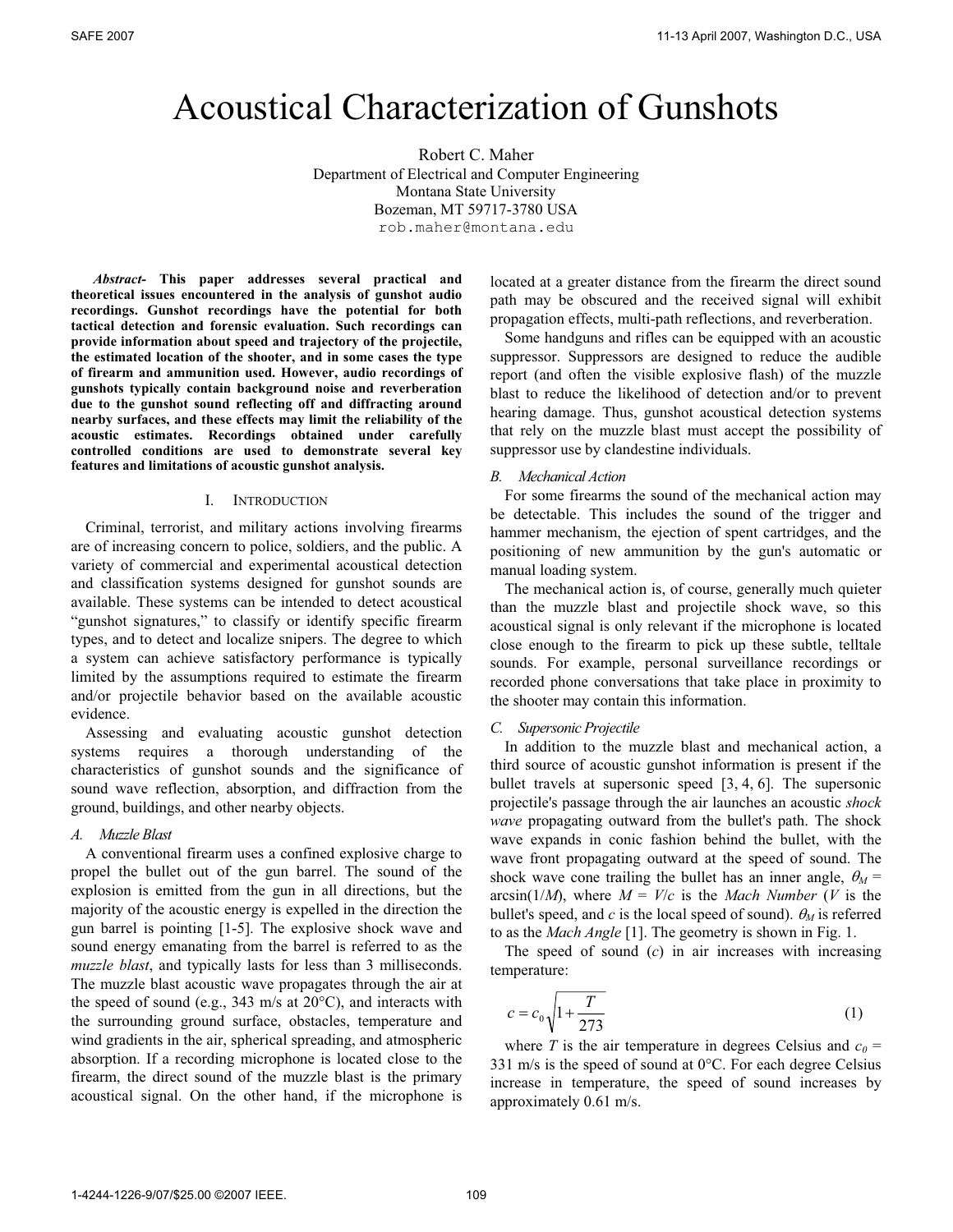

Figure 1. Shock wave geometry for a supersonic projectile. The Mach Angle  $\theta_M$  is small for  $(V/c) \gg 1$ , and close to 90° for  $(V/c) \approx 1$ .

If the bullet is traveling substantially faster than the speed of sound, the Mach Angle is small and the shock wave propagates nearly perpendicularly to the bullet's trajectory. A bullet traveling only slightly faster than the speed of sound has a Mach Angle approaching 90°, meaning that the shock wave is propagating nearly parallel to the bullet's path. Moreover, as the bullet slows along is path due to friction with the air, the corresponding Mach Angle widens down range.

## *D. Surface Vibration*

Acoustic vibration may also be carried through the ground or other solid surfaces. The sound of gunshots, ordnance explosions, and similar impulsive sounds can cause detectable vibratory signals propagating through the ground many tens of meters from the source. Sound propagation in rock and soil is typically at least 5 times faster than the speed of sound in air, so calculations to correlate surface vibratory motion and the subsequent airborne sound arrival may be productive.

In summary, the primary acoustical evidence available from a gunshot can include the muzzle blast, the projectile shock wave for supersonic bullets, and possibly the sound of the firearm's mechanical action and ground vibration, if the microphone is sufficiently close to the gun.

## II. ANALYSIS OF GUNSHOT RECORDINGS

The acoustical characteristics of several representative gunshots with supersonic projectiles are shown in Figs. 2-5. The signals were obtained using two high quality omnidirectional audio recording microphones (DPA 4003), a corresponding high voltage preamplifier (HMA 5000), and stored on digital audio tape with 16-bit resolution and a 48 kHz sample rate per channel. The microphones were mounted 30 cm apart and 1.6 meters above the sandy but firm (frozen) ground surface of a firing range.

### *A. Example Gunshot Characteristics*

Fig. 2 shows the recorded acoustic data for a Winchester 308 rifle fired horizontally toward the microphones at a

distance of approximately 9 meters.<br>The bullet speed (*V*) for the particular ammunition used was 2728 ft/sec (831.5 m/sec) and the speed of sound (*c*) was 1075 ft/sec (328 m/sec) at approximately 20°F (-7°C). The resulting Mach Number ( $V/c$ ) was  $M=2.54$ , giving a Mach Angle ( $\theta_M$ ) of 23.2°.

> The arrival of the supersonic bullet's *shock wave* at the microphones is visible in Fig. 2, first at microphone 2 and then at microphone 1, with the time delay between channels corresponding to the time required for the shock wave to propagate at the speed of sound from the first microphone to the second. The shock wave cone expanding behind the bullet reaches the microphones relatively quickly when the bullet trajectory is toward the microphones because the projectile is moving at more than 2.5 times the speed of sound. The next significant event is the arrival of the *shock wave reflection* from the ground. Note that the reflection is of slightly lower amplitude due to the ground absorption and the longer propagation path taken by the reflected energy. Next, the acoustic signature of the *muzzle blast* arrives at the microphones after having propagated at the speed of sound from the firearm position to the microphones. Finally, the *muzzle blast reflection* from the ground arrives at the microphones at a delay corresponding to the down-and-up propagation path of the reflection.

> The second example uses the same ammunition but a firing trajectory perpendicular to the line connecting the microphones, passing approximately 8 meters from microphone 2. The resulting acoustic recording is shown in Fig. 3.

> In this case the propagation of the bullet's trailing shock wave is essentially parallel to the path of the muzzle blast, resulting in a more nearly coincident arrival of the bullet shock and the blast signatures.



Figure 2. Two-channel gunshot recording, *M*=2.54, oblique trajectory toward the microphones.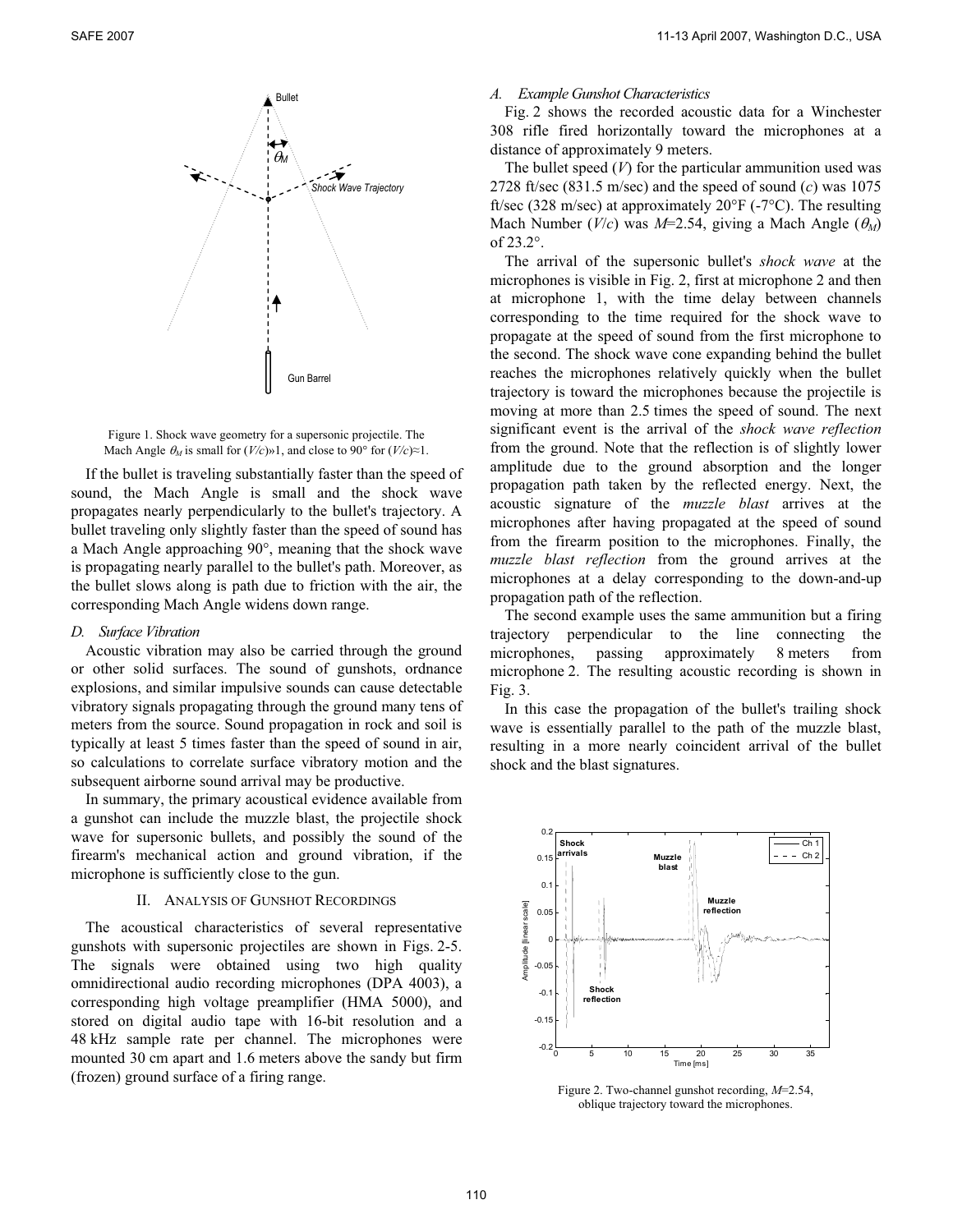

Figure 3. Two-channel gunshot recording, *M*=2.54, perpendicular trajectory, 8 meter offset.

The third example again uses the same ammunition and firing trajectory perpendicular to the line connecting the microphones, but unlike the second example the trajectory passes less than 1 meter from microphone 1. The resulting acoustic recording is shown in Fig. 4. The passage of the bullet very close to the microphones gives a strong initial shock wave arrival. The shock wave reflection arrives nearly simultaneously at the two microphones because the ground reflection paths for this geometry are nearly coincident. Similarly, the muzzle blast arrives nearly simultaneously at the two microphones due to the coincident acoustical paths.

The final example, Fig. 5, depicts the result when the rifle's muzzle is pointed away from the microphones. In this situation the projectile's expanding shock wave cone does not intercept the microphones. The directionality of the muzzle blast is also evident: the muzzle signature is of lesser amplitude than for the shots made with the muzzle facing the microphones.

#### *B. Simple Geometrical Acoustics Model*

Comparison of the measured acoustic data and a simple geometrical triangulation using known shooter position, the shock wave arrival times at the known microphone positions, and the known bullet speed and trajectory give very consistent agreement [6]. Even with microphone signals digitized at 48 kHz sample rate per channel, the 20.8 microseconds sampling interval (1/48 000) is sufficient for classification and verification purposes. However, the extremely rapid rise and fall times of the shock wave require higher sampling rates and signal bandwidths for complete characterization.

#### III. LOSSY PROPAGATION AND REFLECTION

This section contains a summary of several important sound propagation phenomena and environmental effects that are significant for gunshot analysis systems.

The shock wave and muzzle blast sounds, like other physical wave phenomena, are subject to reflection, attenuation, absorption, diffraction, focusing, and other wave modifications as they propagate. A microphone or other



Figure 4. Two-channel gunshot recording, *M*=2.54, perpendicular trajectory, <1 meter offset.

acoustic sensor placed in the vicinity of a sound source will receive acoustic pressure waves arriving directly from the source and waves arriving later from other directions due to reflections and scattering. If the presence of reflections and atmospheric propagation effects are not explicitly accounted for by the gunshot classification or sniper location system, the performance of that system must be examined carefully to assess its reliability and effectiveness in real-world conditions.

#### *A. Environmental Sound Considerations*

Outdoor sound propagation may vary greatly at distances of hundreds of meters from the source due to spatially varying atmospheric conditions, diffraction around obstructing objects, and reflections from the ground and other surfaces. Furthermore, acoustical propagation may be affected by wind, temperature gradients, and frequency-dependent atmospheric absorption. As the specific environmental conditions will vary greatly from one location to another, it is not possible to generate a single, comprehensive mathematical model applicable in general. Thus, empirical models are generally required to account for the environmental behavior.

Ordinary audible sounds fall within a pressure range that is well modeled with linear differential wave equations, but the



Figure 5. Two-channel gunshot recording, *M*=2.54, opposing trajectory (muzzle pointed away from microphones)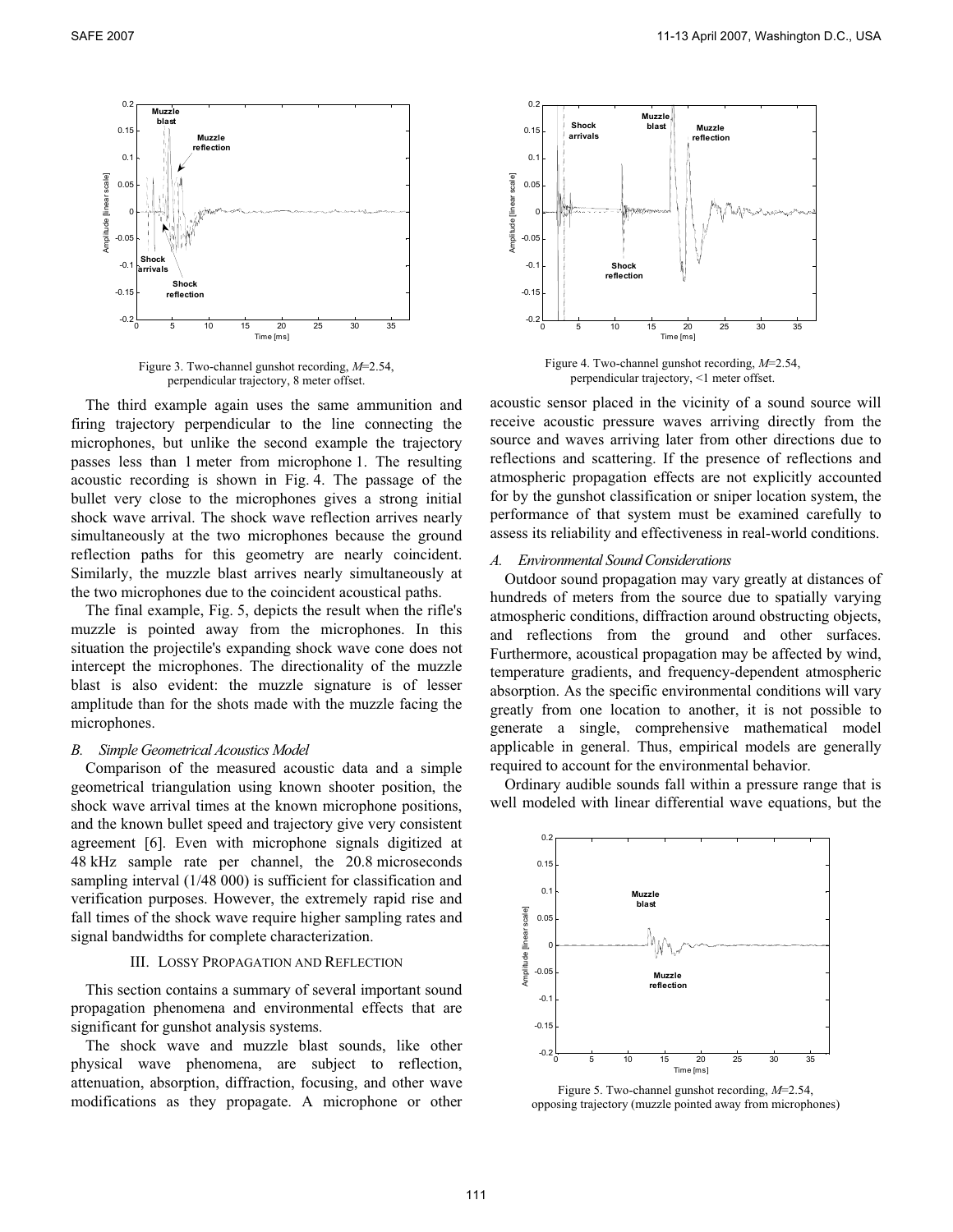shock waves caused by supersonic projectiles give rise to nonlinear behavior in the air. Although it is possible to predict the acoustical properties of a particular environment using standard mathematical techniques, the absorption, attenuation, and reflection properties of objects encountered by the acoustical disturbance must be known (or accurately estimated) for both the linear and nonlinear propagation regimes.

Typical airborne sounds cover the frequency range from below 10 Hz to more than 40 kHz. Since  $c = f\lambda$ , the wavelengths encountered in air may range from more than 34 meters at low frequencies to less than 1 centimeter for the highest ultrasonic disturbances. This huge range of wavelengths means that diffraction and absorption properties will vary considerably depending on the spectrum of the sound source.

Temperature and relative humidity can play an important role in determining sound levels. Precipitation (rain, snow, or fog) usually does not cause a significant effect upon sound levels, although these phenomena do affect humidity, wind and temperature gradients, and generate acoustical noise due to raindrops or turbulence.

## *B. Effects of Wind*

If the air itself is moving due to wind, the sound propagating through the air will be carried in the moving air mass. If the gun is stationary, the muzzle blast sound waves will emanate essentially spherically. The spatial motion of the muzzle blast wave front will therefore consist of the vector sum of the spherically expanding sound vector and the wind vector. Similarly, the shock wave cone formed by the supersonic projectile will be altered by the wind.

The wind effect can be viewed as a shift in the origin of the sound propagation. In other words, the wave front launched at the source is carried by the wind as it propagates toward the receiver. The propagating wave front is systematically shifted due to the wind so that by the time it arrives at the receiver position the apparent location of the sound source (or the bullet's trajectory) has been shifted as well.

Wind motion is generally accompanied by a *wind gradient*, with the wind speed typically faster at altitude and slower near the ground. The result is that sound waves propagating upwind are 'bent' upwards and those propagating downwind are 'bent' downwards.

Although wind speeds are a small fraction of the speed of sound, the wind alteration causes a direction-dependent change in sound speed, and a corresponding Doppler-like frequency shift.

## *C. Effects of Non-Uniform Temperature*

The air temperature in the atmosphere is generally not uniform, and as indicated by Eq. (1), there will be spatial variations in the sound speed (higher speed in warmer air, lower speed in cooler air).

In the daytime, particularly in the summer months, the ground surface is often warmer than the upper air. In this situation sound propagation tends to be bent upwards slightly due to the temperature gradient: the wave front in the warm air near the surface propagates faster than the wave front in cooler air higher above the ground. Conversely, in winter or at night when the temperature near the ground is likely to be lower than that of the upper air, sound waves tend to be bent downwards.

The combined effects of wind and temperature gradients can cause sound levels measured some distance from the source to be very different from predictions based on geometrical spreading and atmospheric absorption considerations alone. These differences may be 20 dB or more over distances of a few hundred meters.

# *D. Ground Surface and Obstacles*

Gunshot sounds propagating over ground will encounter attenuation by acoustic energy losses due to scattering. Smooth and hard ground will generally produce less absorption than rough surfaces such as vegetation. Higher frequencies (shorter wavelengths) are almost always attenuated more than lower frequencies. Measurements in forested areas show that absorption and scattering can achieve significant attenuation. There can also be significant attenuation by acoustic shadowing when a solid obstacle obscures the 'line of sight' between the source and the acoustic sensor.

# *E. Humidity Effects*

The relative humidity of the air causes frequency-dependent sound absorption due to molecular thermal relaxation. The attenuation is found to increase monotonically with increasing frequency, and is the greatest for relative humidity in the 10-30% range. Below 4 kHz, the worst-case humidity attenuation corresponds to 0.1dB/m [7].

In summary, the importance of these atmospheric factors depends on the situation under consideration. For example, for a sound source near the ground and within 25 meters of the acoustic sensor, geometrical spreading of the propagating wave front may be the only significant consideration. If the sensor is a much greater distance from the source, such as 100 meters or more, then the surface conditions, obstacles, and atmospheric effects must also be considered.

# IV. OTHER PRACTICAL CONSIDERATIONS

A subsonic rifle or handgun without a suppressor will produce a muzzle blast acoustic signal, but the subsonic projectile will not create a shock wave or any other appreciable acoustic signal as it propagates through the air. A recording of a handgun and subsonic bullet (HK USP compact, 40 Smith and Wesson, Federal Hydroshock) is shown in Fig. 6. Note that no shock wave signature is present. The muzzle blast of this particular handgun is less intense and shorter in duration than the muzzle blast of the rifle shown in Figs. 2-4.

It would be desirable for criminal forensic analysis to be able to identify a specific firearm from an audio surveillance recording, such as a 911 call or a tape of a land mobile radio conversation in which a gunshot was captured, but